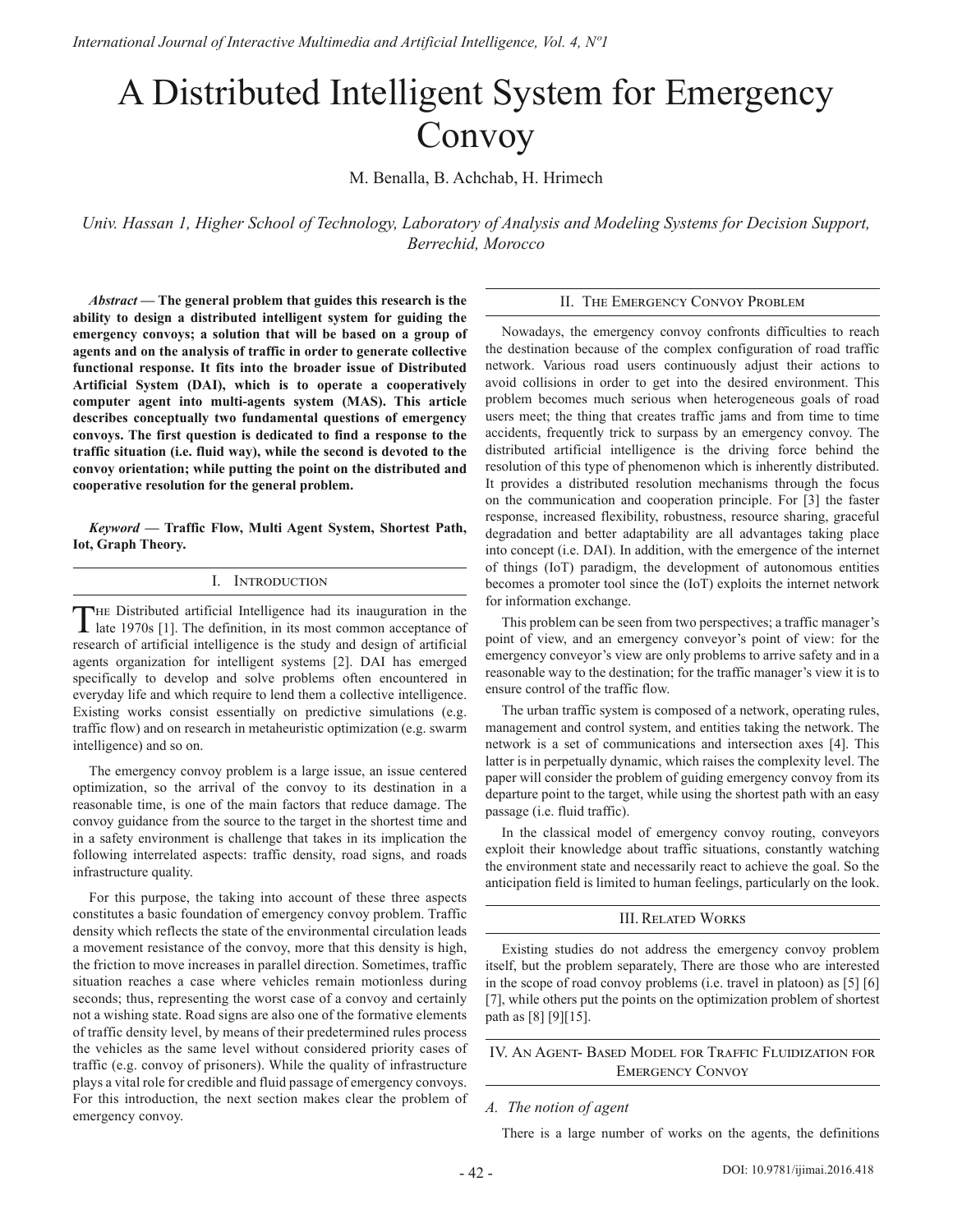of agents and multi-agent systems. According to [10] the author, he considers the agent as a physical or abstract entity capable of acting on itself and on its environment, having a partial representation thereof that can communicate with other agents and whose behavior is the result of his observations, his knowledge and interactions with other agents.

Nowadays, a number of more and more software systems are designed in terms of agents and multi-agent systems in which software components rather act as independent individual entities, notably agents, instead of being only the components of the system. In problems of road traffic, this can be a vehicle, traffic lights, crossing, and so on.

## *B. Agent and traffic fluidization*

The guiding complexity of emergency convoy is subjected to two levels, the first level focuses on finding the shortest paths, and the second level aims to improve traffic flow. The agent model for traffic fluidization in this paper puts back on the hierarchical architecture of information systems architecture that consists of three levels: a high level of decision, an intermediate level responsible for communication and coordination, and a low level for execution.

The hierarchical form has a set of privileges in an agent-based configuration. It allows in one hand to reduce redundancy and the amount of information exchanged between levels. On the other hand, to limit the number of communications between agents, and makes direct scheduling instructions.

The principal agents that coexist in the proposed model are the first and the last vehicle of emergency convoy, traffic lights, crossroads, coordinators, and the shortest path. All agents endow computational capabilities and communications models. A general modeling of model is given in Fig. 1.



Fig. 1. A general modeling of the model

The communication model is a key factor in the effectiveness of the system, as we speak of a society of agents. It describes the communication forms between the model structures (i.e. CC, TLC, and CCC). These structures also containers of the above agents will undergo a definition in section V. The communication model was evoked to ensure system integrality and to ensure the autonomy of structures as well.

In the model, the traffic lights in the intersection and in the singleton are the decision point to solve the traffic fluidization problem. Generally, traffic lights are in two modes, a mode for vehicles (i.e. light red, orange and green) and a mode for pedestrians (i.e. red and green lights). Before proceeding to the description of the traffic fluidization components model of emergency convoy which is based on a group of agents in cooperation, it is necessary to highlight the strategies used to control traffic lights in the intersections since it is the decision point for the model as described above.

In the literature, there are three types of strategies [11], each strategy has its own rules to follow. The control variables of traffic lights are: the length of the cycle; the length of "active time"; the point of time when the cycle starts.

#### a) *Strategy 1: the semiactuated regime*

This strategy is used when the traffic flow in a route gets to an intersection which is considered important in term of vehicle flow. Then the traffic light remains green until the other road (i.e. not busy) marks the approach of vehicles. Note that the busy road (i.e. green light), the light cycle is predetermined to a maximum time even if the unoccupied road does not mark the presence of vehicles.

#### b) *Strategy 2: the platooning regime*

It is a technique exploited in moderate traffic flow. The vehicles travel in platoon separated by distances (i.e. time interval) facilitates the task to the control system of urban traffic. The traffic light is green when vehicles are approaching and red when a distance appears. It is a recommended strategy when it is possible to apply it.

## c) *Strategy 3: the regime to control individual characteristics separately*

This mode of operation is based on three sets of rules which are ranked in the order of usage priority: modify cycle length; change cycle splits; change cycle start time. Each control has different variables

According to these strategies and as this is the issue of emergency convoys, an emergency strategy must take place, dealing with the emergency phenomenon in its entirety. From this point of view, the emergency strategy will help in emergency cases (e.g. ambulances, prisoner convoy, firefighter convoy, gear trains and so on) to put the traffic light in green mode as soon as the emergence of the convoy and in red mode every traffic light of the supervised environment by the Central Controller (CC) (i.e. crossroads lights, pedestrians lights).

# V. A Distributed Intelligent System for Emergency Convoy (SDICU)

Through the multi-agent definition of our hierarchical system and a general modeling in Fig. 1, a distributed system for emergency convoys is designed. The general scheme consists of three hierarchical levels, Fig. 2: the Central Controller (decision-maker); the Communication and Coordination Controller (information provider); the Traffic Lights Controller (executor decision).



Fig. 2. levels of the multi-agent environment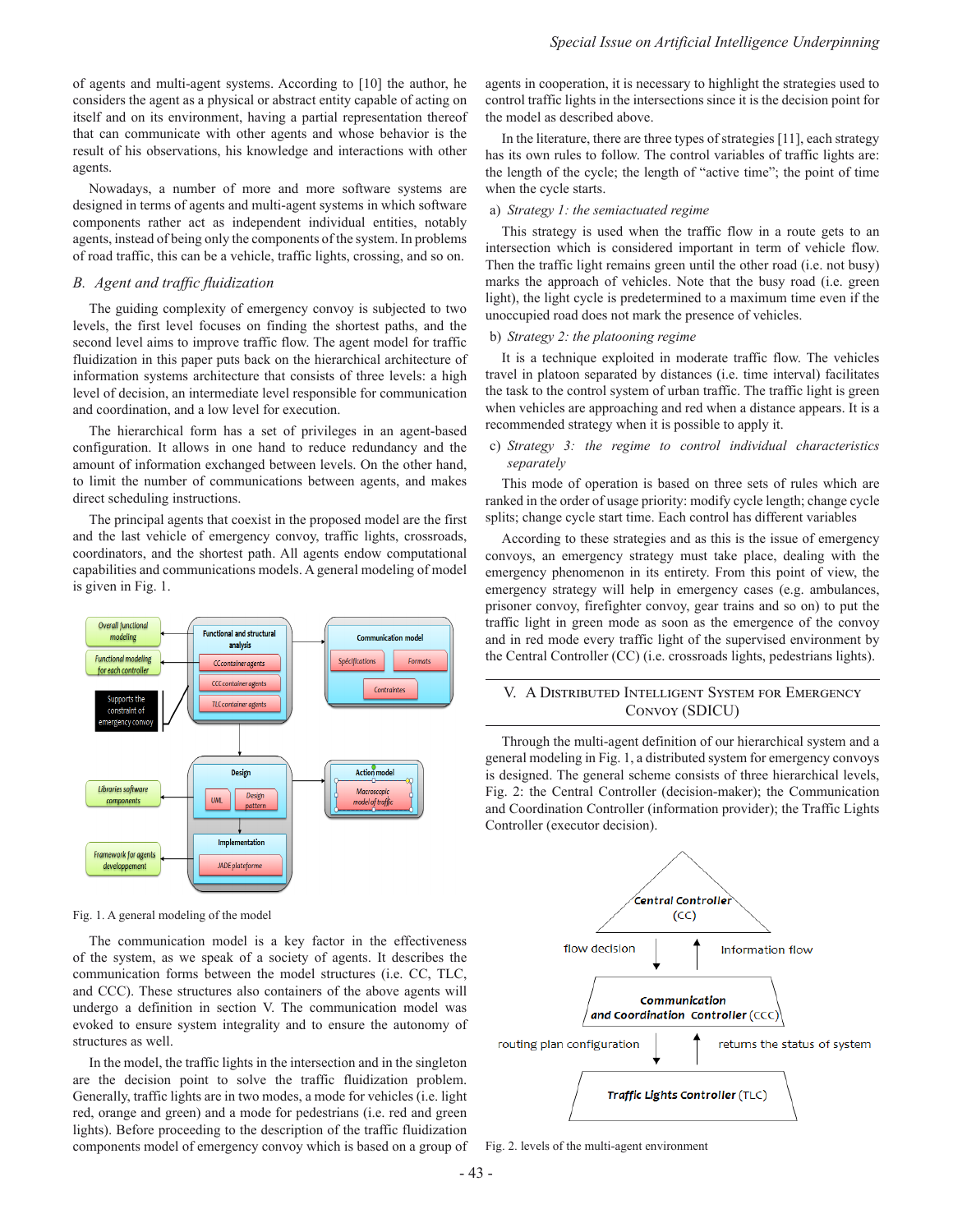As shown in Fig. 2, the (SDICU) consists of the functional components, Fig. 3. The central controller as the name indicates, establishes a policy decision on road map taking into account the information required by the subject (i.e. the communication and coordination controller); because the color of the traffic lights depends on its control strategy (i.e. emergency strategy). While the communication and coordination controller (CCC) reflects all the operations that will be applied on the traffic lights controller, based on the decisions flow provided by the (CC). In addition, the (CCC) is responsible for collecting information about the environment in which it is located. The (TLC) remains an application agent of orders received by the (CCC).



Fig. 3. Some functional components of environment

### *A. Finding the shortest paths*

The orientation of emergency convoys is a complex challenge, regarding the multitude of ways to be followed. The emergency convoy first tries to reach the destination by travelling a short distance. It is mentioned that among agents that coexist in the system, an agent is in charge of calculating the shortest path.

The itinerary choice by an emergency convoy is governed by a prejudiced law on its capability in real time or by a stochastic law determining the probability of a point that will be visited by an exploration process. From a graph theory viewpoint, the problem can be formulated as follows: a graph G exposing all itineraries which emergency convoy can take; a set of end points (i.e. intersection) representing one or more issues on an edge (i.e. road segment). An edge is a combination linking each two points. In other words, let  $G = (V, E)$  be a complete graph with a collection of nodes  $V = (v_0, v_1, v_2, ..., v_n)$  and a collection of edges  $E = (v_i, v_j) : v_i, v_j \in V, i \neq j$ 

In the literature there is a large number of calculation algorithms for the shortest path [12]. The Dijkstra's method, Fig 4, is a well known calculation problem of shortest path. It consists of a weighted directed graph for which all evaluations are positive to find the shortest between a node  $\nu$  and all other nodes. For each node  $\nu$ , we designate the distance between  $u$  and  $v$  by  $D[u]$ . By convention if there is no path between *u* and *v* we have  $d(v, u) = \infty$ .

| <b>Input</b> : A simple undirected weighted graph G with nonnegative edge weights, and a distinguished |  |  |  |  |  |  |
|--------------------------------------------------------------------------------------------------------|--|--|--|--|--|--|
| vertex $v$ of $G$                                                                                      |  |  |  |  |  |  |
|                                                                                                        |  |  |  |  |  |  |

| <b>Output</b> : A label $D[u]$ , for each vertex u of G, such that $D[u]$ is the distance from v to u in G |  |  |  |  |  |
|------------------------------------------------------------------------------------------------------------|--|--|--|--|--|
| $D[v] \leftarrow 0$                                                                                        |  |  |  |  |  |
| for each vertex $u \neq v$ of G do                                                                         |  |  |  |  |  |
| $D[u] \leftarrow +\infty$                                                                                  |  |  |  |  |  |
| Let a priority queue $Q$ contain all the vertices of $G$ using the $D$ labels as keys                      |  |  |  |  |  |
| while $Q$ is not empty do                                                                                  |  |  |  |  |  |
| {pull a new vertex $u$ into the cloud}                                                                     |  |  |  |  |  |
| $u \leftarrow 0$ . removeMin $\cap$                                                                        |  |  |  |  |  |
| for each vertex $z$ adjacent to $u$ such that $z$ is in $Q$ do                                             |  |  |  |  |  |
| {perform the relaxation procedure on edge $(u, z)$ }                                                       |  |  |  |  |  |
| if $D[u] + w((u, z)) < D[z]$ then                                                                          |  |  |  |  |  |
| $D[z] \leftarrow D[u] + w((u, z))$                                                                         |  |  |  |  |  |
| Change to $D[z]$ the key of vertex z in Q                                                                  |  |  |  |  |  |
| <b>return</b> the label $D[u]$ of each vertex u                                                            |  |  |  |  |  |

Fig. 4. Dijkstra's algorithm for a graph  $G$  , starting from a vertex  $v$  .

## *B. Functioning*

Initially, the study in this level (research the shortest distance) includes a step process.

*1) Determination of the map of the city pointing out all possible routes and available.* 

*2) On the map, the application of a points identification algorithm which will assign different symbols under the following rule:*

- *For each traffic intersection, assign the symbol "Inter",*
- *For each traffic intersection with traffic lights, affect the symbol "InterPF",*
- *For each roundabout, assign the symbol "RPT",*

*3) Calculation distance in meters between each two points connected,*

*4) Assignment of random characters for each point,*

*5) Build a matrix labeled with these characters. The combinations of values are distances in meters,*

# *6) Running the Dijkstra algorithm for finding the shortest path.*

After this, each emergency convoy will be integrated in a telecommunications network through the Internet of Things concept. At this moment, the shortest path agent communicates with each itinerary point where there are agents controllers responsible for communication and coordination. Each communication and coordination controller agent calculates the estimated time of arrival of the convoy based on their speed which is also provided by the shortest path agent.

At the time of approach of emergency convoy, the agent (CCC) determines the time for the active traffic light to turn green in the convoy sense based on velocity convoy (i.e. advanced preparation of environmental pass) to avoid road collisions. Subsequently, the same agent sends this information to the (CC) agent who charges to apply the aforementioned emergency strategy by returning instructions to the (CCC) agent that communicates them with the controller agent of any traffic light. After the convoy pass (i.e. pass timer), the (CCC) from information collected from its environment (i.e. sensor) requests by forwarding this information to (CC) the traffic strategy to be in place for the supervised area, Fig. 5.